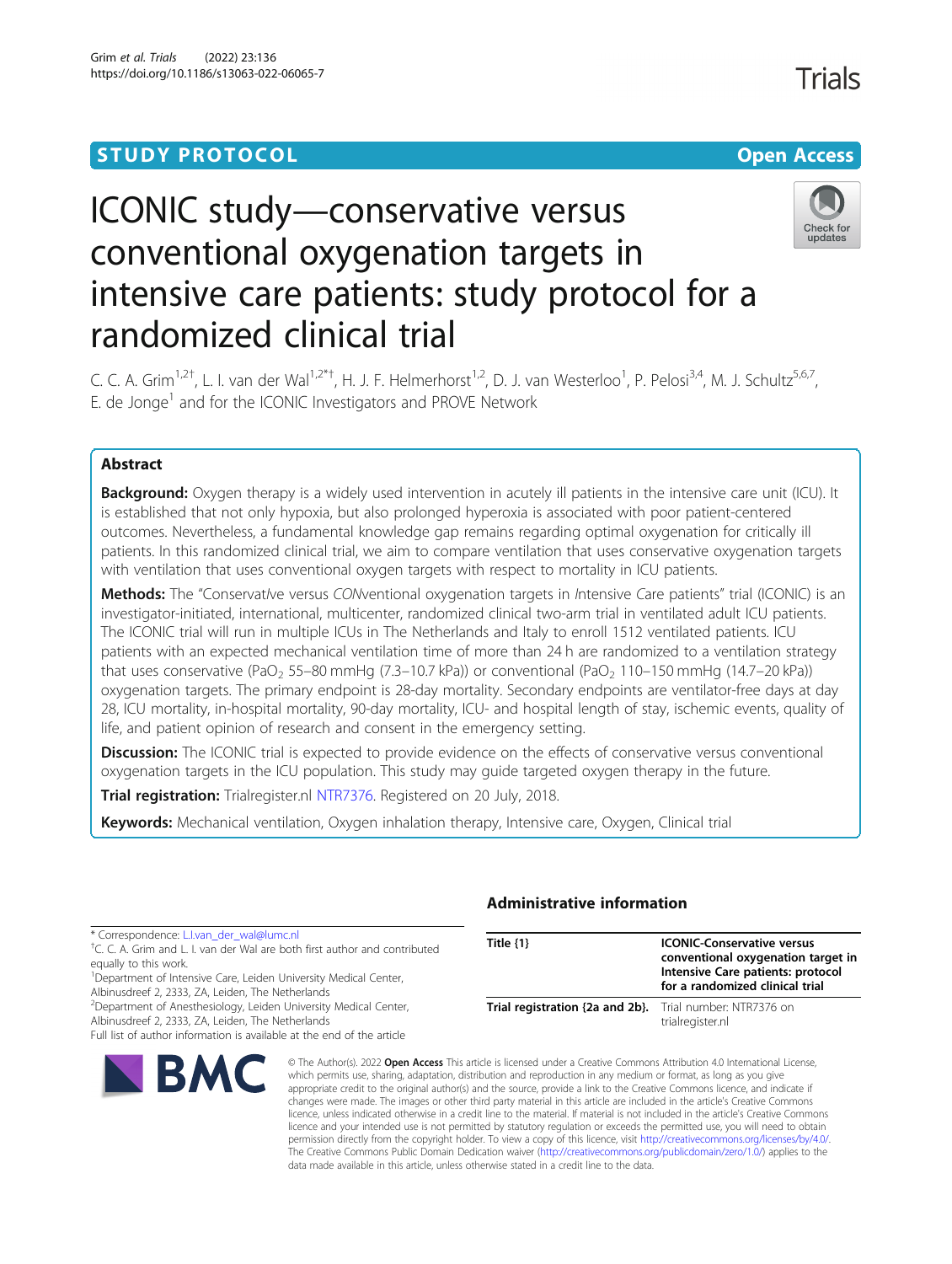#### Administrative information (Continued)

| Title $\{1\}$                                                | <b>ICONIC-Conservative versus</b><br>conventional oxygenation target in<br>Intensive Care patients: protocol<br>for a randomized clinical trial                                                                                                                                                                                                                                                                                                                                                                                                                                                                                                                                                                                                                                                                                                                                                                                                                                                                                                                                                                                                                                                                                                       |  |  |  |  |  |
|--------------------------------------------------------------|-------------------------------------------------------------------------------------------------------------------------------------------------------------------------------------------------------------------------------------------------------------------------------------------------------------------------------------------------------------------------------------------------------------------------------------------------------------------------------------------------------------------------------------------------------------------------------------------------------------------------------------------------------------------------------------------------------------------------------------------------------------------------------------------------------------------------------------------------------------------------------------------------------------------------------------------------------------------------------------------------------------------------------------------------------------------------------------------------------------------------------------------------------------------------------------------------------------------------------------------------------|--|--|--|--|--|
| Protocol version {3}                                         | Version 11 13 February 2020                                                                                                                                                                                                                                                                                                                                                                                                                                                                                                                                                                                                                                                                                                                                                                                                                                                                                                                                                                                                                                                                                                                                                                                                                           |  |  |  |  |  |
| Funding {4}                                                  | This work is part of the research<br>program Replication Studies with<br>project number 401.16.009, which is<br>(partly) financed by the Dutch<br>Research Council (NWO).                                                                                                                                                                                                                                                                                                                                                                                                                                                                                                                                                                                                                                                                                                                                                                                                                                                                                                                                                                                                                                                                             |  |  |  |  |  |
| Author details {5a}                                          | C.C.A. Grim* $1,2$ , L.I. van der Wal* $1,2$ ,<br>H.J. F. Helmerhorst $^{1,2}$ , D.J. van<br>Westerloo <sup>1</sup> , P. Pelosi <sup>3,4</sup> , M.J. Schultz<br>5,6,7, E. de Jonge <sup>1</sup> , for the ICONIC<br>Investigators and PROVE Network<br>*contributed equally<br>1. Department of Intensive Care,<br>Leiden University Medical Center,<br>Albinusdreef 2, 2333 ZA Leiden, The<br>Netherlands<br>2. Department of anesthesiology,<br>Leiden University Medical Center,<br>Albinusdreef 2, 2333 ZA Leiden, The<br>Netherlands<br>3. Department of Surgical Sciences<br>and Integrated Diagnostics, San<br>Martino Policlinico Hospital, IRCCS for<br>Oncology and Neurosciences, Largo R.<br>Benzi 10, 16132, Genoa, Italy<br>4. Department of Anesthesia and<br>Intensive Care, San Martino Policlinico<br>Hospital, IRCCS for Oncology and<br>Neurosciences, Largo R. Benzi 10,<br>16132, Genoa, Italy<br>5. Department of Intensive Care,<br>Amsterdam University Medical Centre,<br>Location AMC, Amsterdam, The<br>Netherlands<br>6. Mahidol – Oxford Tropical Medicine<br>Research Unit (MORU), Mahidol<br>University, Bangkok, Thailand<br>7. Nuffield Department of medicine,<br>University of Oxford, Oxford, United<br>Kingdom |  |  |  |  |  |
| Name and contact<br>information for the trial<br>sponsor {5b | E. de Jonge<br>Leiden University Medical Center<br>Department of Intensive Care<br>Albinusdreef 2, 2333 ZA Leiden, The<br>Netherlands<br>Telephone: +31 71 5265018<br>E-mail: e.de_jonge@lumc.nl                                                                                                                                                                                                                                                                                                                                                                                                                                                                                                                                                                                                                                                                                                                                                                                                                                                                                                                                                                                                                                                      |  |  |  |  |  |
| Role of sponsor {5c}                                         | The sponsor co-designed the ICONIC<br>trial, leads the collection, manage-<br>ment, analysis and interpretation of<br>data. The sponsor has a leading role in<br>writing the report and shall be respon-<br>sible for submitting the ICONIC trial<br>for publication. The funder will have<br>no authority over collection, manage-<br>ment, analysis and interpretation of<br>data, writing of the report, and the de-<br>cision to submit for publication.                                                                                                                                                                                                                                                                                                                                                                                                                                                                                                                                                                                                                                                                                                                                                                                          |  |  |  |  |  |

#### Introduction

### Background and rationale {6a}

Arterial oxygenation may be influenced by different factors, including lung function, lung mechanics, ventilator settings, hemodynamics, and the amount of oxygen administered. The risks of hypoxia are wellestablished, and prolonged exposure to severe hyperoxia has also been shown to induce lung injury  $[1-4]$  $[1-4]$  $[1-4]$ . In two meta-analyses, arterial hyperoxia and liberal use of oxygen therapy were associated with hospital mortality and poor functional outcome in various subsets of critically ill patients [\[5](#page-10-0), [6\]](#page-10-0). However, the retrospective nature of the meta-analyzed studies hamper general acceptance of lower target ranges and supraphysiological oxygenation is still frequently pursued in order to avoid hypoxemia. In a Dutch study, the nadir for unadjusted mortality was retrospectively determined at oxygenation levels of 110– 150 mmHg [[7\]](#page-10-0), but pilot data suggest that more conservative oxygenation targets may also be safe and even improve clinical outcomes [[8\]](#page-10-0).

Accordingly, a fundamental knowledge gap regarding optimal oxygenation has been recognized in international literature [\[9](#page-10-0)–[15](#page-11-0)].

In a randomized clinical trial on optimal oxygenation in ICU patients that was published in 2016, improved survival was demonstrated in patients who received oxygen according to the conservative strategy  $(PaO<sub>2</sub>)$ targeting 70–100 mmHg or arterial oxyhemoglobin saturation (SpO<sub>2</sub>) targeting 94–98%) in comparison to a conventional control group (PaO<sub>2</sub> up to 150 mmHg or SpO<sub>2</sub> targeting 97–100%) [[16\]](#page-11-0). This trial was the first randomized clinical study to demonstrate a potential harm of liberal oxygen administration, which earlier had been suggested by observational and preclinical studies [[17](#page-11-0)–[21](#page-11-0)].

However, after this first RCT, three comparable trials have been completed that did not support the previous findings that favored lower oxygenation targets [[22](#page-11-0)–[24](#page-11-0)]. Thus, uncertainty still exists on optimal oxygenation targets in ICU patients.

### Objectives {7}

As a replication study, we have set up a multicenter trial comparing conservative and conventional oxygenation targets in ICU patients, to confirm findings from a previous study that showed improved survival in ICU patients treated with lower oxygenation targets [\[16\]](#page-11-0). To that end, we applied similar in- and exclusion criteria and similar oxygenation targets.

### Trial design {8}

The ICONIC study is an investigator-initiated, multicenter, international, open-label, parallel, 1:1 randomized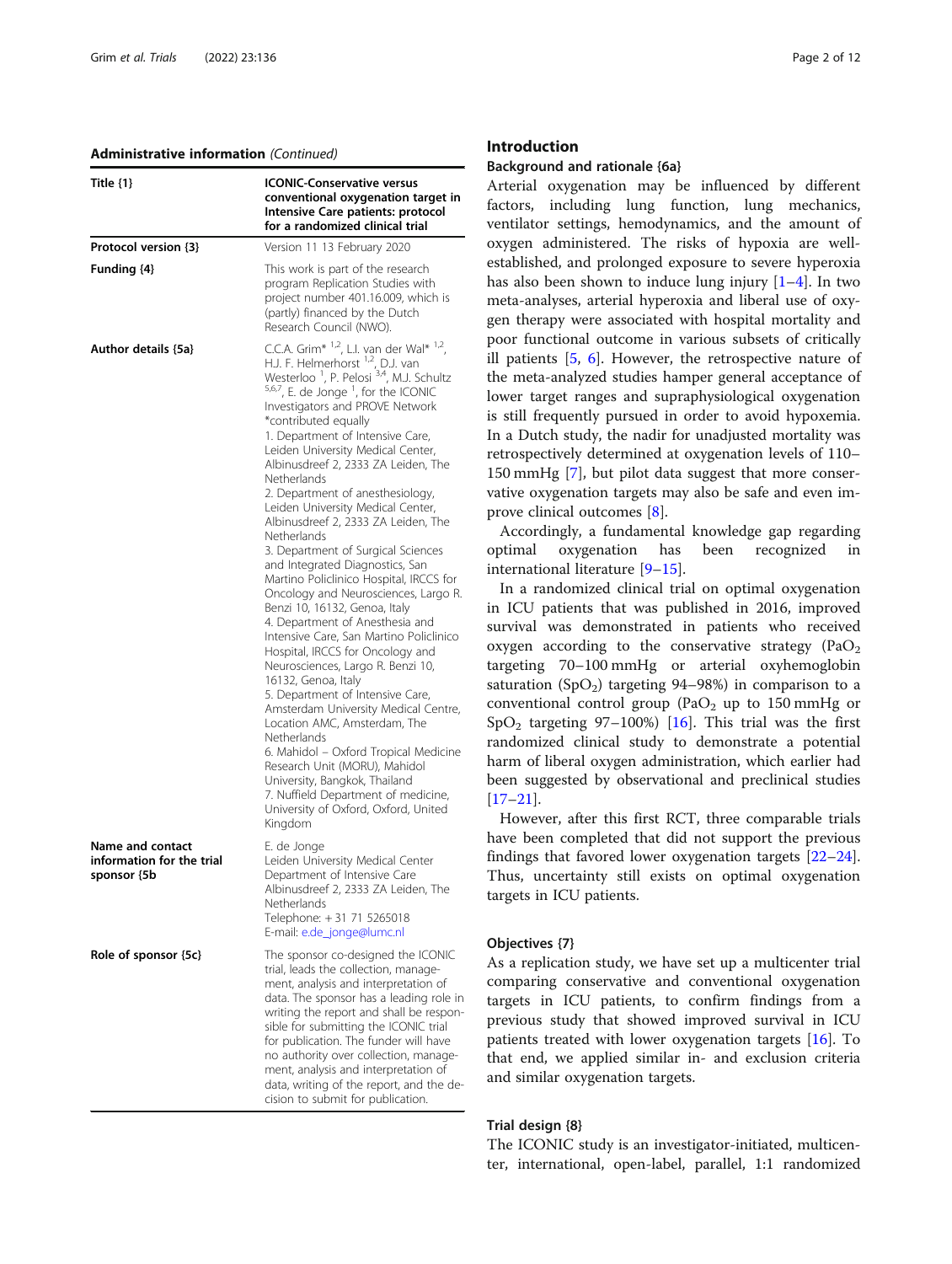clinical two-arm equivalence trial in mechanically ventilated ICU patients.

### Methods: participants, interventions, and outcomes

### Study setting {9}

Patients are recruited from ICUs from participating hospitals, academic and non-academic, in Europe. The participating hospitals are as follows:

- Leiden University Medical Centre, Leiden, The Netherlands
- Medisch Centrum Leeuwarden, Leeuwarden, The Netherlands
- Martini Hospital, Groningen, The Netherlands
- Amsterdam University Medical Centre, Amsterdam, The Netherlands
- Ikazia Hospital, Rotterdam, The Netherlands
- Reinier de Graaf Gasthuis, Delft, The Netherlands
- Medisch spectrum Twente, Enschede, The Netherlands
- Diakonessenhuis, Utrecht, The Netherlands
- San Martino Hospital, Genoa, Italy

### Eligibility criteria {10}

### Inclusion criteria

In order to be eligible to participate in this study, a subject must meet all of the following criteria:

- Age  $\geq 18$  years
- Admission to an ICU participating in this study
- Need for intubation and mechanical ventilation
- Expected mechanical ventilation time of 24 h or longer
- Inclusion within 2 h after start of invasive ventilation in the ICU or if previously intubated and ventilated within 2 h after admission to the ICU

### Exclusion criteria

A potential subject who meets any of the following criteria will be excluded from participation in this study:

- Readmission to the ICU within the same hospital admission
- Prior ICONIC study inclusion
- Invasive ventilation longer than 12 h directly preceding admission
- Decision to withhold life-sustaining treatment at the time of inclusion
- Acute respiratory distress syndrome (ARDS) with a  $PaO<sub>2</sub>/FiO<sub>2</sub>$  ratio less than 150 mmHg
- Acute decompensation of chronic obstructive pulmonary disease (COPD) and chronic hypoxemia
- Use of home oxygen therapy
- Severe not rapidly reversible low cardiac output shock (for example: cardiac index  $\leq 2$  L/min/m<sup>2</sup>)
- Documented severe pulmonary hypertension
- Veno-arterial extracorporeal membrane oxygenation (VA-ECMO)
- Underlying disease indication for hyperoxygenation (for example: carbon monoxide intoxication, decompression sickness, gas embolism)
- Severe anemia (hemoglobin  $<$  4.0 mmol/l) that is not rapidly reversible (e.g., if blood transfusions are not possible or not allowed for religious reasons)
- Uncontrollable intracranial hypertension
- Participation in other interventional trials which could influence ICONIC study intervention and/or endpoints
- Suspected or confirmed pregnancy

### Who will take informed consent? {26a}

Informed consent will be obtained according to local legal regulations. Informed consent will be obtained, if possible, prior to start of intervention. However, due to the emergency setting of this trial, this will occur in the minority of subjects. For the majority of subjects, inclusion will take place in an emergency setting when the patient is incapacitated and deferred consent from a proxy will be obtained as soon as possible. Information about the trial will be given by the treating physician to the proxy. After deferred proxy consent is obtained, decisional capacity of the participant will be assessed frequently and when regained during the ICU stay deferred subject consent must be obtained.

If the patient dies before informed consent or deferred (proxy or subject) consent is obtained, the study data will be used. The Dutch central committee of research in humans (Centrale Commissie Mensgeboden Onderzoek (CCMO)) states that legal representation of a patient ends after death and that therefore the obligation to obtain signed consent no longer applies after death of the patient [[25\]](#page-11-0).

### Additional consent provisions for collection and use of participant data and biological specimens {26b}

This trial does not involve collecting biological specimens for storage.

### Interventions

### Explanation for the choice of comparators {6b}

The comparators were chosen based upon previously found oxygenation targets associated with greater survival in ICU patients [\[8](#page-10-0), [26](#page-11-0)] and to have sufficient contrast in  $PaO<sub>2</sub>$  between the two randomization groups.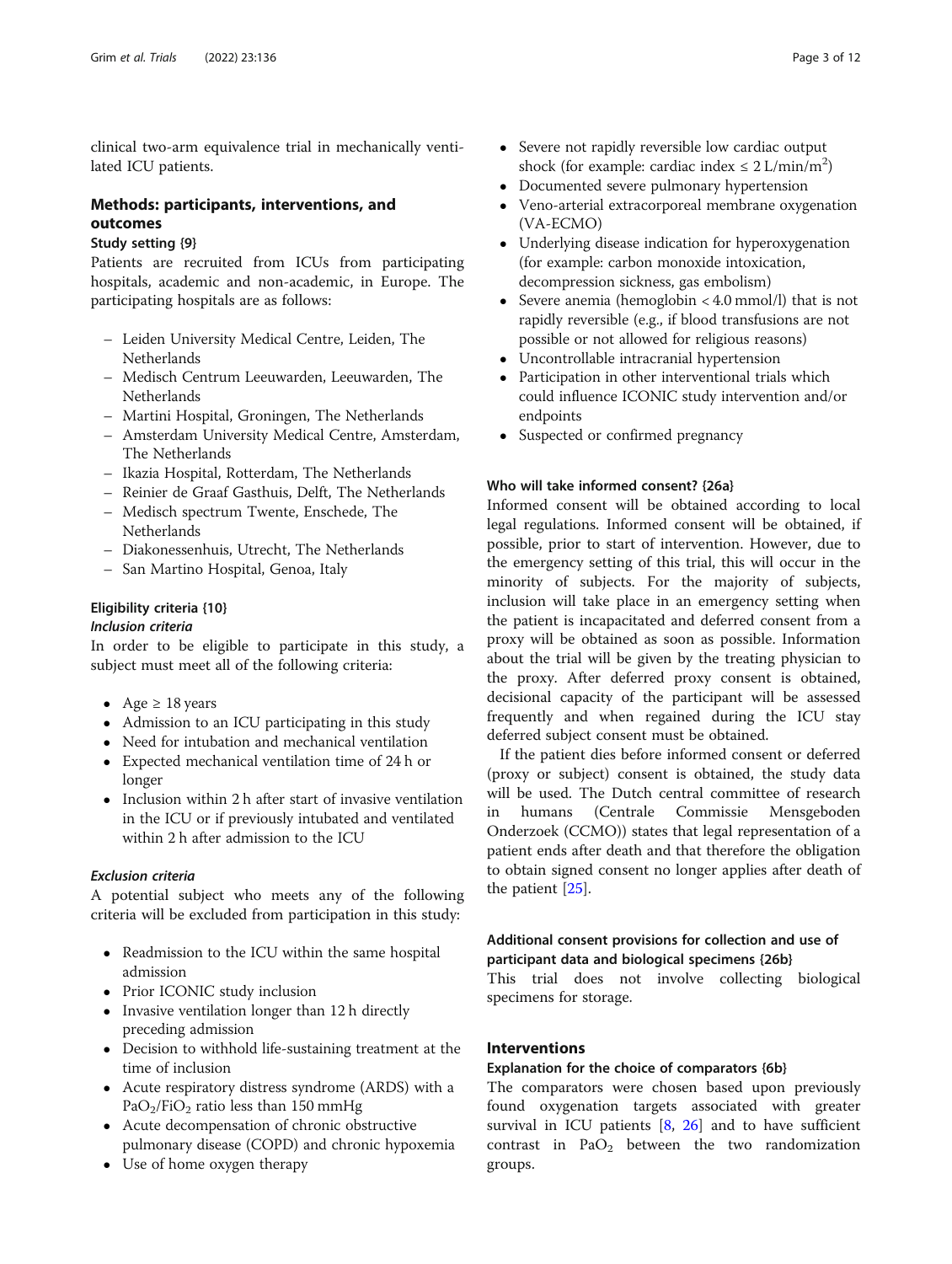#### Intervention description {11a}

In patients randomized to the "conservative-targets" arm, oxygenation will be targeted at  $PaO<sub>2</sub> 55-80$  mmHg  $(7.3-10.7 \text{ kPa})$ . Because PaO<sub>2</sub> is not continuously measured, oxygenation targets can be steered on  $SpO<sub>2</sub>$ in between PaO<sub>2</sub> measurements. Corresponding  $SpO<sub>2</sub>$  to conservative  $PaO<sub>2</sub>$  targets needs to be determined per individual patient (usually approximately 91–94%).

Patients randomized to the "conventional-targets" arm, oxygenation will be targeted at  $PaO<sub>2</sub>$  between 110 and 150 mmHg  $(14.7-20 \text{ kPa})$ . Corresponding SpO<sub>2</sub> to conventional Pa $O_2$  targets will also be determined per individual patient (usually approximately 96–100%).

### Invasive ventilation

The allowed ventilation modes are volume-controlled ventilation, pressure-controlled ventilation, pressure support ventilation, closed loop ventilation, and combined modes. Furthermore, INTELLiVENT-ASV (Hamilton Medical AG, Bonaduz, Switzerland) is allowed with the automatic oxygenation  $(FiO<sub>2</sub>$  and PEEP) adjustment turned off.

The inspired oxygen fraction (FiO<sub>2</sub>) and positive endexpiratory pressure (PEEP) values are determined and titrated by means of the pre-specified and randomly assigned oxygenation targets. The respiratory rate is adjusted to maintain a blood pH of 7.20 to 7.45. In case of metabolic acidosis or alkalosis, a lower or higher than normal PaCO<sub>2</sub> can be accepted, left to the discretion of the attending physician. The lowest level of PEEP is 5  $cmH<sub>2</sub>O$ ; recommended FiO<sub>2</sub>-PEEP combinations are provided in Table 1. Deviation from the table is allowed in individual patients when indicated and is left to the discretion of the attending physician. Recruitment maneuvers are allowed, when deemed necessary by the attending physician.

In both arms, tidal volume is titrated per predicted bodyweight (PBW), which is calculated according to a previously used formula:  $50 + 0.91 \times$  (centimeters of height – 152.4) for males and  $45.5 + 0.91 \times$  (centimeters of height − 152.4) for females. Tidal volumes are targeted at 6–8 ml/kg PBW.

#### Weaning

Daily assessment of the ability to breathe with pressure support ventilation is required as soon as  $FiO<sub>2</sub> \leq 0.4$  or when the PEEP level and  $FiO<sub>2</sub>$  level are lower than the day before.

In addition, the ventilator can be switched to pressure support ventilation at any moment if the attending nurse or physician considers the patient awake enough to breathe with pressure support ventilation. Assessment of the ability to breathe with pressure support is also required in case patient–ventilator asynchrony is noticed

| ecommended combinations of FiO <sub>2</sub> and PEEP.    |
|----------------------------------------------------------|
| from the table is allowed in individual patients when    |
| and is left to the discretion of the attending physicial |
|                                                          |

| FiO <sub>2</sub> | PEEP (cmH <sub>2</sub> O) |  |  |  |  |  |  |
|------------------|---------------------------|--|--|--|--|--|--|
| 0.21             | 5                         |  |  |  |  |  |  |
| 0.30             | 5                         |  |  |  |  |  |  |
| 0.40             | 5                         |  |  |  |  |  |  |
| 0.40             | 8                         |  |  |  |  |  |  |
| 0.50             | 8                         |  |  |  |  |  |  |
| 0.50             | 10                        |  |  |  |  |  |  |
| 0.60             | 10                        |  |  |  |  |  |  |
| 0.70             | 10                        |  |  |  |  |  |  |
| 0.70             | 12                        |  |  |  |  |  |  |
| 0.70             | 14                        |  |  |  |  |  |  |
| 0.80             | 14                        |  |  |  |  |  |  |
| 0.90             | 16                        |  |  |  |  |  |  |
| 0.90             | 18                        |  |  |  |  |  |  |
| 1.00             | 18                        |  |  |  |  |  |  |
| 1.00             | 20                        |  |  |  |  |  |  |
| 1.00             | 22                        |  |  |  |  |  |  |
| 1.00             | 24                        |  |  |  |  |  |  |

(ineffective breathing; double triggering, use of accessory respiratory muscles). A patient is assumed to be ready for extubation when the following criteria are met for at least 30 min, and the final decision for extubation is made by the attending physician:

- Responsive and cooperative
- Adequate cough reflex<br>• Pa $O_2$ /Fi $O_2$  of > 200 mm

Table 1  $R$ Deviation indicated

- PaO<sub>2</sub>/FiO<sub>2</sub> of > 200 mmHg with FiO<sub>2</sub>  $\leq$  40%
- Respiratory rate of 8 to 30 per minute<br>• No signs of respiratory distress (i.e., m
- No signs of respiratory distress (i.e., marked accessory muscle use, abdominal paradox, diaphoresis, marked dyspnea)
- Pressure support level  $< 8 \text{ cm}H_2O$
- Hemodynamically stable (systolic blood pressure 80 to 160 mmHg and heart rate 40 to 130/min) and no uncontrolled arrhythmia
- Temperature  $> 36.0$  and  $< 38.5$  °C

If a patient is able to breathe without assistance but subsequently requires additional ventilation within 28 days after randomization, the same oxygenation target protocol is resumed.

### After invasive ventilation

When a patient is extubated, the  $PaO<sub>2</sub>$  targets should still be pursued within the type of oxygen support for which the patient has a medical indication. High-flow nasal oxygen or non-invasive ventilation should not be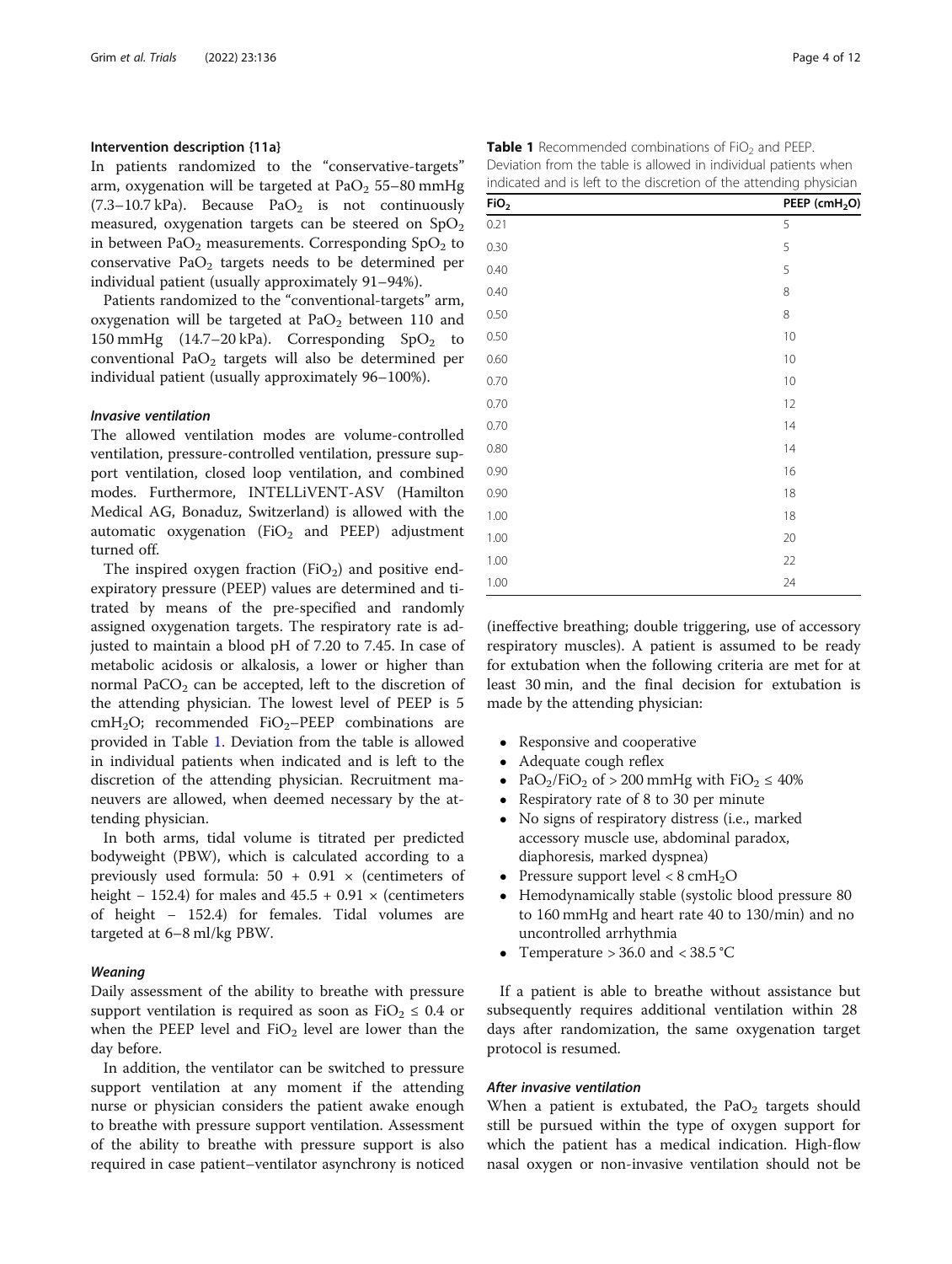started solely for the ICONIC study  $PaO<sub>2</sub>$  targets, because this could influence duration of ICU admission. If this means the PaO<sub>2</sub> targets are not achieved after extubation, this should be accepted. The following rules apply:

- For patients randomized to the conventional oxygenation target: always give a nasal cannula with 5 L of oxygen, except if  $PaO<sub>2</sub> > 150$  mmHg ( $> 20$ kPa).
- For patients randomized to the conservative target: preferably no oxygen therapy, except if  $PaO<sub>2</sub> < 55$ mmHg (< 7.3 kPa).

### Criteria for discontinuing or modifying allocated interventions {11b}

Subjects can leave the study at any time for any reason if they wish to do so without any consequences. The investigator can decide to withdraw a subject from the study for urgent medical reasons. When deferred consent is not obtained after randomization and provisional inclusion of a patient or when a patient withdraws consent. The replacement of the randomization subject will be done in the automated randomization scheme.

To avoid prolonged exposure to very high inspiratory oxygen concentrations, the allocated intervention can temporarily be modified in the conventional  $PaO<sub>2</sub>$  target group when  $FiO<sub>2</sub>$  is above 80% for more than 2 h and/or PEEP is above  $15 \text{ cm}H<sub>2</sub>O$  for more than 2 h. In order to provide guidance when clinicians are in a situation with high inspiratory oxygen concentrations, we created a flowchart (Fig. 1).

### Strategies to improve adherence to interventions {11c}

At least one blood gas analysis per shift (three per 24 h) will be required while mechanically ventilated.

If a participating ICU has difficulty adhering to the oxygenation targets and there is risk of overlap between the groups, the "aiming point  $PaO<sub>2</sub>$ " provides guidance to the bedside clinicians:

- Conservative arm aiming point  $PaO<sub>2</sub>$  60 mmHg (8) kPa)
- Conventional arm aiming point  $PaO<sub>2</sub>$  135 mmHg (18 kPa)

### Relevant concomitant care permitted or prohibited during the trial {11d}

Among other concomitant care, sedation, selective oropharyngeal or digestive tract decontamination, thrombosis prophylaxis, fluid regimens, and nutrition follow the local guidelines in each participating ICU and are permitted during the trial.

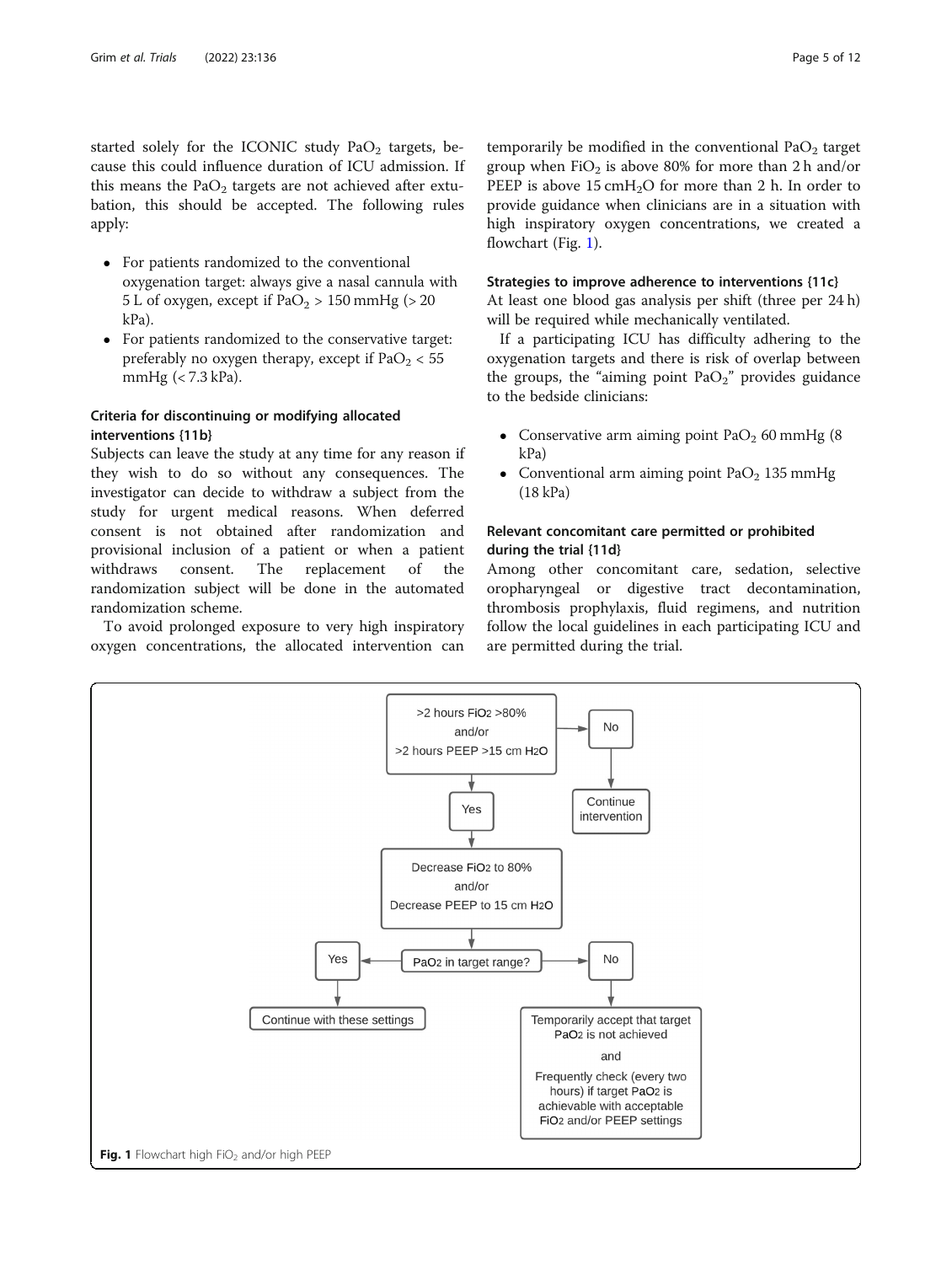### Provisions for post-trial care {30}

No provisions or restrictions are applicable for post-trial care. The sponsor has an insurance which is in accordance with the legal requirements in the Netherlands (Article 7 WMO). This insurance provides cover for damage to research subjects through injury or death caused by the study. The insurance applies to the damage that becomes apparent during the study or within 4 years after the end of the study.

### Outcomes {12}

The primary endpoint is all-cause mortality at 28 days after randomization. The secondary study endpoints are as follows:

- The number of ventilator-free days and alive at day 28, defined as the number of calendar days from day 1 to day 28, the patient is alive and breathes without assistance of the mechanical ventilator. Ventilatorfree days are according to the definitions by the Dutch National Intensive Care Evaluation (NICE) registry [[27](#page-11-0)].
- ICU length of stay (LOS)
- Hospital LOS
- ICU mortality
- Hospital mortality
- 90-day mortality
- Ischemic events (cardiac, neurological and peripheral)

Follow-up (in participating subjects from the Netherlands):

- Quality of life at 6 and 12 months
- Patient opinion of research and consent in the emergency setting at 6 months after randomization

### Participant timeline {13}

Participant timeline is shown in Fig. [2](#page-6-0).

### Sample size {14}

Based on an expected mortality in the control group of 24% (source: Dutch NICE foundation; NICE online [[27\]](#page-11-0)), we will include 1512 patients to detect an absolute difference in mortality of 6% (2-sided, alpha 0.05, power 80%, similar allocation of subjects to each group and corrected for 4% dropouts). The choice of 6% was motivated by the difference of 8% found in a previous trial [[16](#page-11-0)] comparing conventional to conservative oxygenation targets and what could be considered clinically acceptable.

### Recruitment {15}

All patients admitted to participating ICUs or intubated on participating ICUs will be screened for eligibility.

### Assignment of interventions: allocation Sequence generation {16a}

Randomization sequence is generated by a dedicated computer randomization software program (Castor EDC, Amsterdam, The Netherlands) using variable block sizes and is stratified per participating center.

Details of blocking are provided in a separate document that is unavailable to those who enroll participants or assign interventions.

### Concealment mechanism {16b}

Randomization will be performed using a dedicated, password-protected, SSL-encrypted website (Castor EDC, Amsterdam, The Netherlands).

#### Implementation {16c}

The allocation sequence is generated by a dedicated computer randomization software program (Castor EDC, Amsterdam, The Netherlands). Patients will be enrolled by local investigators and/or treating physicians in participating ICUs, and the intervention will be randomly assigned by the computer randomization software.

### Assignment of interventions: blinding Who will be blinded {17a}

Due to the nature of the intervention, the clinicians and the outcome assessors are not blinded, but the data analysts will remain blinded.

### Procedure for unblinding if needed {17b}

Not applicable, there is no blinding of care providers.

### Data collection and management

### Plans for assessment and collection of outcomes {18a}

Only data needed to assess primary and secondary objectives will be collected in electronic case report forms and extraction from the patient registry systems. Data will be regularly checked on quality, errors, and outliers and corrected if possible.

Two questionnaires are used for the follow-up of subjects from the Netherlands:

- $\bullet$  EQ-5D [\[28,](#page-11-0) [29\]](#page-11-0)
- A self-developed questionnaire assessing patient opinion and experience of the consent procedure of research in the emergency setting, which is a modified and translated version of the questionnaire used in a previous trial [[30](#page-11-0)].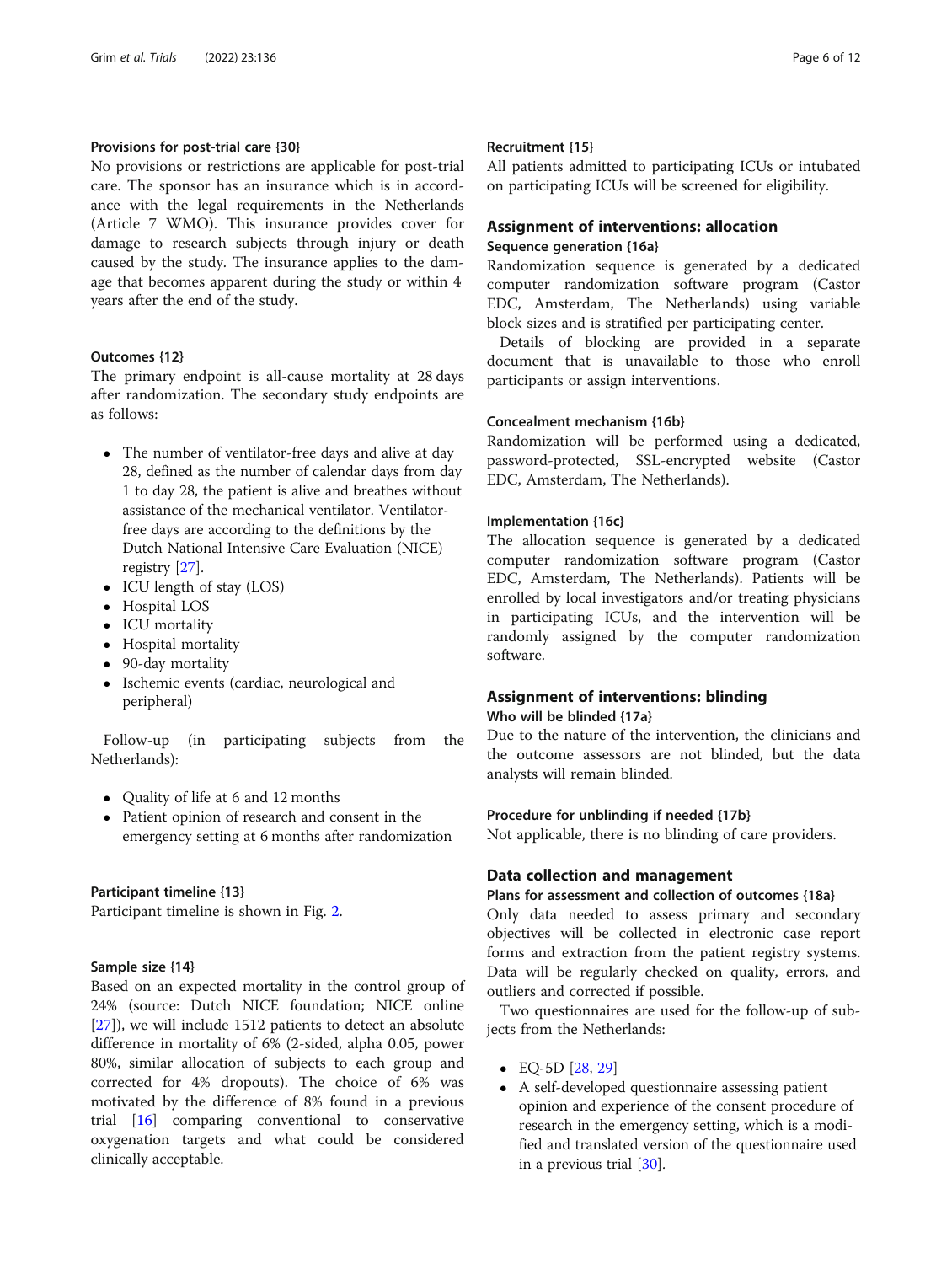<span id="page-6-0"></span>

|                      | <b>Study period</b>     |                                     |                         |                         |                         |     |     |                |                         |
|----------------------|-------------------------|-------------------------------------|-------------------------|-------------------------|-------------------------|-----|-----|----------------|-------------------------|
|                      | Screening               | Post-randomization<br>Randomization |                         |                         | Follow-up               |     |     |                |                         |
| <b>TIMEPOINT</b>     | Start of                | <2 hours after                      | Day                     | Daily:                  | <b>Discharge</b>        | Day | Day | 6              | $\overline{12}$         |
|                      | ventilation             | start of                            | 0                       | Day                     |                         | 28  | 90  | <b>Months</b>  | <b>Months</b>           |
|                      | or ICU                  | ventilation or                      |                         | $1 - 28$                |                         |     |     |                |                         |
|                      | admission               | <b>ICU</b> admission                |                         |                         |                         |     |     |                |                         |
|                      |                         | $-24:00$                            |                         |                         |                         |     |     |                |                         |
| <b>ENROLLMENT</b>    |                         |                                     |                         |                         |                         |     |     |                |                         |
| Eligibility screen   | $\overline{\mathsf{x}}$ |                                     |                         |                         |                         |     |     |                |                         |
| Deferred consent     |                         | $X^*$                               |                         |                         |                         |     |     |                |                         |
| Allocation           |                         | $\overline{\mathsf{x}}$             |                         |                         |                         |     |     |                |                         |
| <b>INTERVENTIONS</b> |                         |                                     |                         |                         |                         |     |     |                |                         |
| Conservative         |                         |                                     |                         | ÷                       |                         |     |     |                |                         |
| oxygenation          |                         |                                     |                         |                         |                         |     |     |                |                         |
| Conventional         |                         |                                     |                         | ۰                       |                         |     |     |                |                         |
| oxygenation          |                         |                                     |                         |                         |                         |     |     |                |                         |
| <b>ASSESSMENTS</b>   |                         |                                     |                         |                         |                         |     |     |                |                         |
| Baseline:            |                         |                                     | $\overline{\mathsf{x}}$ |                         |                         |     |     |                |                         |
| demographic          |                         |                                     |                         |                         |                         |     |     |                |                         |
| data, date,          |                         |                                     |                         |                         |                         |     |     |                |                         |
| location and         |                         |                                     |                         |                         |                         |     |     |                |                         |
| reason for           |                         |                                     |                         |                         |                         |     |     |                |                         |
| intubation.          |                         |                                     |                         |                         |                         |     |     |                |                         |
| medical history,     |                         |                                     |                         |                         |                         |     |     |                |                         |
| APACHE score,        |                         |                                     |                         |                         |                         |     |     |                |                         |
| SOFA parameters      |                         |                                     |                         |                         |                         |     |     |                |                         |
| Arterial- and        |                         |                                     | $\overline{\mathsf{x}}$ | $\overline{\mathsf{x}}$ |                         |     |     |                |                         |
| venous blood gas     |                         |                                     |                         |                         |                         |     |     |                |                         |
| data                 |                         |                                     |                         |                         |                         |     |     |                |                         |
| Ventilation data     |                         |                                     | $\overline{X}$          | $\overline{\mathsf{x}}$ |                         |     |     |                |                         |
| SOFA parameters      |                         |                                     | $\overline{\mathsf{x}}$ | $\overline{\mathsf{x}}$ |                         |     |     |                |                         |
| Delirium             |                         |                                     | $\overline{\mathsf{x}}$ | $\overline{X}$          |                         |     |     |                |                         |
| Type of endpoint:    |                         |                                     |                         |                         | $\overline{\mathsf{x}}$ |     |     |                |                         |
| death, discharge     |                         |                                     |                         |                         |                         |     |     |                |                         |
| from ICU,            |                         |                                     |                         |                         |                         |     |     |                |                         |
| transferal non       |                         |                                     |                         |                         |                         |     |     |                |                         |
| ICONIC, day 28       |                         |                                     |                         |                         |                         |     |     |                |                         |
| Infection: surgical  |                         |                                     |                         |                         | $\overline{\mathsf{x}}$ |     |     |                |                         |
| site, bloodstream,   |                         |                                     |                         |                         |                         |     |     |                |                         |
| respiratory tract    |                         |                                     |                         |                         |                         |     |     |                |                         |
| Ischemic events      |                         |                                     |                         |                         | $\overline{\mathsf{x}}$ |     |     |                |                         |
| Transfusion          |                         |                                     |                         |                         | $\overline{\mathsf{x}}$ |     |     |                |                         |
| Live status: dead    |                         |                                     |                         |                         |                         | X   | X   |                |                         |
| or alive             |                         |                                     |                         |                         |                         |     |     |                |                         |
| Experience of        |                         |                                     |                         |                         |                         |     |     | $\overline{X}$ | $\overline{X}$          |
| consent              |                         |                                     |                         |                         |                         |     |     |                |                         |
| procedure            |                         |                                     |                         |                         |                         |     |     |                |                         |
|                      |                         |                                     |                         |                         |                         |     |     | X              | $\overline{\mathsf{x}}$ |

Subjects will receive these questionnaires per mail or e-mail.

### Plans to promote participant retention and complete follow-up {18b}

No or minimal losses to follow-up for the primary outcome is anticipated. Complete-case analysis will be carried out for all the outcomes. However, if more than 5% of missing data is found for the primary outcome, a sensitivity analysis using multiple imputations will be carried out.

### Data management {19}

All patients will be allocated with a random patient identification code. Patient-identifying data will be omitted. The codebook will be stored digitally and in paper and will be safeguarded by the site investigator. The paper version will be stored behind a lock and the digital form will be encrypted. Source data will be stored at the specific study site where it originated and will be safeguarded by the site investigator. Data sent to the project leader or principal investigator will only contain this code and will not contain patient-identifying information.

### Confidentiality {27}

A codebook of enrolled participants will be collected and stored digitally or in paper, encrypted or behind a lock. The personal information in these files will not be shared with other investigators.

### Plans for collection, laboratory evaluation, and storage of biological specimens for genetic or molecular analysis in this trial/future use {33}

Not applicable, no biological specimens are collected.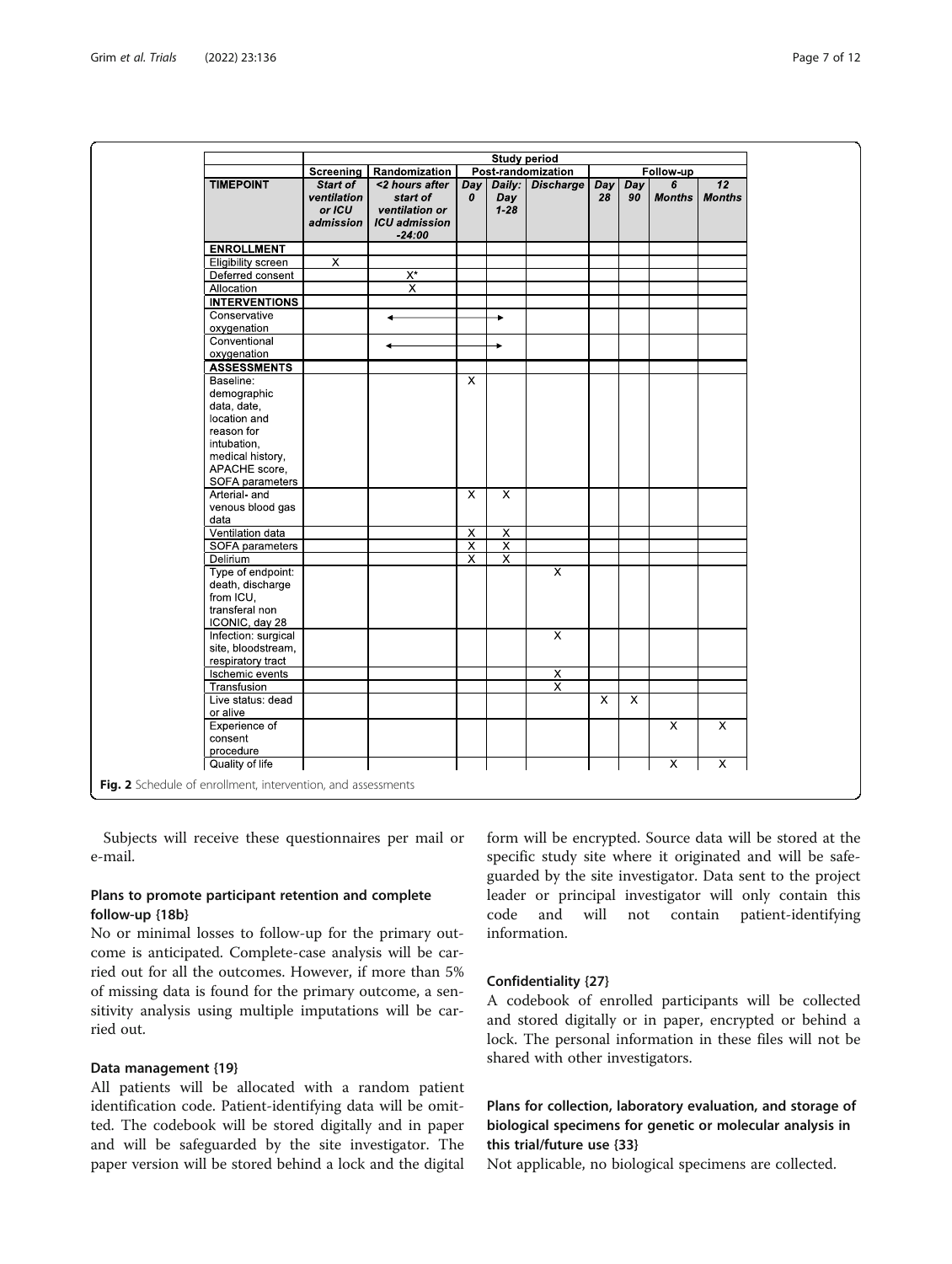### Statistical methods

### Statistical methods for primary and secondary outcomes {20a}

#### Primary outcome

The primary endpoint, all-cause mortality at day 28, is analyzed using Kaplan Meier. The statistical analysis will be based on the intention-to-treat principle, with patients analyzed according to their assigned treatment arms, except for cases withdrawn or without informed consent. The primary outcome will be assessed using a two-sided superiority hypothesis test, with a significance level of 0.05 and presented with two-sided 95% confidence intervals. In addition, we will perform a perprotocol analysis to check for robustness of results. The per-protocol group analysis only considers patients of the conservative group if 50% or more of the  $PaO<sub>2</sub>$ s in the blood gas analysis is equal to or below 10.7 kPa (80 mmHg), and patients of the conventional group if 50% or more of the  $PaO<sub>2</sub>$  in the blood gas analysis is equal to or above 14.7 kPa (110 mmHg).

### Secondary outcome

Secondary endpoints that fall under the category of continuous normally distributed variables will be expressed as frequencies and percentages. Differences between groups in continuous normally distributed variables will be expressed by their means and standard deviations or when not normally distributed, as medians and their interquartile ranges. Secondary endpoints that fall under the category of categorical variables will be expressed as frequencies and percentages. Differences between groups in continuous variables will be analyzed with Student's  $t$  test or, if continuous data is not normally distributed, the Mann-Whitney U test will be used. Categorical variables will be compared with the chi-squared test or Fisher's exact test, as appropriate. Statistical significance is considered to be at a  $p$ -value  $\lt$ 0.05 with a two-sided test. When appropriate, statistical uncertainty will be expressed by 95% confidence levels. In addition to the unadjusted  $p$ -values for secondary outcomes, a procedure will be applied to control for multiple testing.

All statistical analyses will be performed with the R language and environment for statistical computing (R Foundation for Statistical Computing, Vienna, Austria).

### Interim analyses {21b}

No planned interim analysis will be performed. The data safety monitoring board (DSMB) will analyze a proxy endpoint, in-hospital mortality, for subject safety.

The stopping guidelines are defined as follows: The primary endpoint will be analyzed for safety reasons if a difference in in-hospital mortality of  $> 6\%$  is found with a *p*-value  $<0.005$  (chi-square test). The study will only be stopped early for safety reasons if a difference in primary endpoint (28-day mortality) is found of  $>6\%$  with a *p*-value of  $< 0.001$ .

### Methods for additional analyses (e.g., subgroup analyses) {20b}

Subgroup analyses are planned to investigate the effects of oxygenation targets on the primary endpoint in the following subgroups: ARDS at ICU admission, patients with sepsis as reason for admission, patients with stroke, patients with myocardial infarction, and patients with elevated plasma lactate (> 2 mmol/l).

### Methods in analysis to handle protocol non-adherence and any statistical methods to handle missing data {20c}

Analysis will primarily be performed following the intention-to-treat principle. To handle protocol nonadherence, a secondary per-protocol analysis will be performed.

No or minimal losses to follow-up for the primary outcome is anticipated. Complete-case analysis will be carried out for all the outcomes. However, if more than 5% of missing data is found for the primary outcome, a sensitivity analysis using multiple imputations will be carried out.

### Plans to give access to the full protocol, participant-level data, and statistical code {31c}

The full protocol will be publicly accessible. Upon reasonable request, the dataset and statistical code will be made available.

### Oversight and monitoring

### Composition of the coordinating center and trial steering committee {5d}

The coordinating center and steering committee will provide trial oversight and is composed of the principal investigator, leading investigators, and experts of ventilation who contributed to the design and revision of the study protocol. The leading investigators are responsible for the daily management of the trial and provide assistance to participating ICUs in training in study-related procedures for the local staff, trial management, data management, and monitoring. Local investigators in each site will screen the patients who require mechanical ventilation and check if they are eligible for participation, perform randomization, supervise data collection, and ensure adherence to the ICH-GCP guidelines during the trial.

### Composition of the data monitoring committee, its role and reporting structure {21a}

An independent Data Safety and Monitoring Board (DSMB) watches over the ethics of conducting the study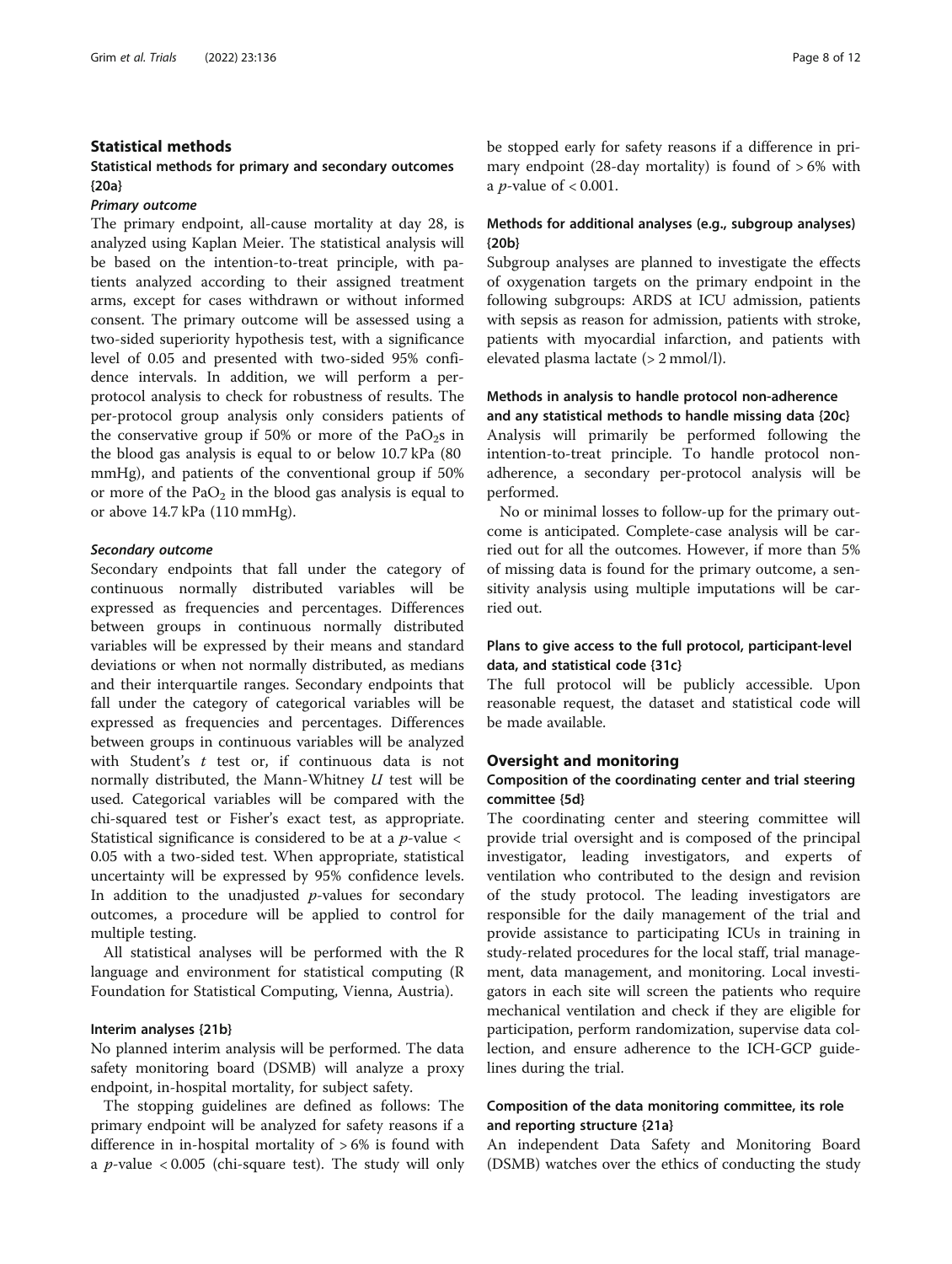in accordance with the Declaration of Helsinki and monitors safety parameters and the overall conduct of the study. The DSMB is composed of three independent individuals. The DSMB will meet at least yearly. No competing interests were reported by the DSMB.

### Adverse event reporting and harms {22}

Adverse events (AE) are defined as any undesirable experience occurring to a subject during the study, whether or not considered related to the trial procedure and intervention strategies. Since this is a low-risk study in critically ill patients, comparing two currently used  $PaO<sub>2</sub>$  targets, additional undesirable events related to the study protocol are not anticipated. Therefore, we will only register serious adverse events (SAEs) and will not record AEs.

Because this is a study in critically ill patients, SAEs are expected to occur frequently. Therefore, the following SAEs are not considered untoward in this population and will not be treated as SAE:

- Death not related to the study intervention
- Infections
- Bleeding
- Organ failure

The following events occurring during ICU admission will be treated and registered as SAE:

- PaO<sub>2</sub>  $\leq$  5 kPa (37.5 mmHg)
- Ischemic events (limbs, cerebral, myocardial, intestinal)
- In-hospital cardiac arrest (IHCA)
- $SpO<sub>2</sub> < 80%$  for longer than 10 min (not explained by technical failure)
- Death possibly related to the study intervention

The site investigator will report all SAEs to the leading investigator without undue delay after obtaining knowledge of the events.

The sponsor or lead investigator will report the SAEs through the web portal to the accredited ethical reviewing board that approved the protocol, within 7 days of first knowledge for SAEs that result in death or are life threatening followed by a period of maximum of 8 days to complete the initial preliminary report. All other SAEs will be reported within a period of maximum 15 days after the sponsor has first knowledge of the serious adverse events.

#### Frequency and plans for auditing trial conduct {23}

On-site monitoring will comprise controlling presence and completeness of the research files and the informed consent forms, source data checks will be performed as

described in the monitoring plan. Every participating center will be visited at least once every year.

Monitoring in the Leiden University Medical Center, the coordinating site, will be executed by internal monitors of the LUMC according to the monitor plan. Independent monitoring of participating sites will be arranged by the coordinating investigator and principal investigator.

### Plans for communicating important protocol amendments to relevant parties (e.g., trial participants, ethical committees) {25}

A substantial amendment is defined as an amendment to the terms of the ethical reviewing board application, or to the protocol or any other supporting documentation, that is likely to affect to a significant degree:

- The safety or physical or mental integrity of the subjects of the trial;
- The scientific value of the trial;
- The conduct or management of the trial; or
- The quality or safety of any intervention used in the trial.

All substantial amendments will be notified to the ethical reviewing board and to the competent authority.

#### Dissemination plans {31a}

The study protocol and analysis plan will be published before start of the study on trialregister.nl (trial number: 7376). The results of the study will be presented to (inter-) national scientific journals, professional societies, and guideline committees. We will submit analyses to scientific journals in the field of Intensive Care medicine as well as anesthesiology, since both ICU physicians and anesthesiologists apply ventilation in the ICU setting. The results of this study will be disclosed unreservedly according to the Central Committee on Research Involving Human Subjects (CCMO) statement on publication policy ([http://www.ccmo.nl/attachments/](http://www.ccmo.nl/attachments/files/ccmo-statement-publicatiebeleid-3-02-en.pdf) [files/ccmo-statement-publicatiebeleid-3-02-en.pdf](http://www.ccmo.nl/attachments/files/ccmo-statement-publicatiebeleid-3-02-en.pdf)).

Material for public dissemination will be submitted to the sponsor for review prior to submission for publication. Each study site will provide one co-author, when at least ten subjects have been included. If more than one hundred subjects have been included or reasonable efforts have been made to reach this number the study site will provide two co-authors. The co-authors will be determined in accordance with general accepted academic standards for authorship. Prior to submission, co-authors will look through the manuscript. No parties involved have veto right.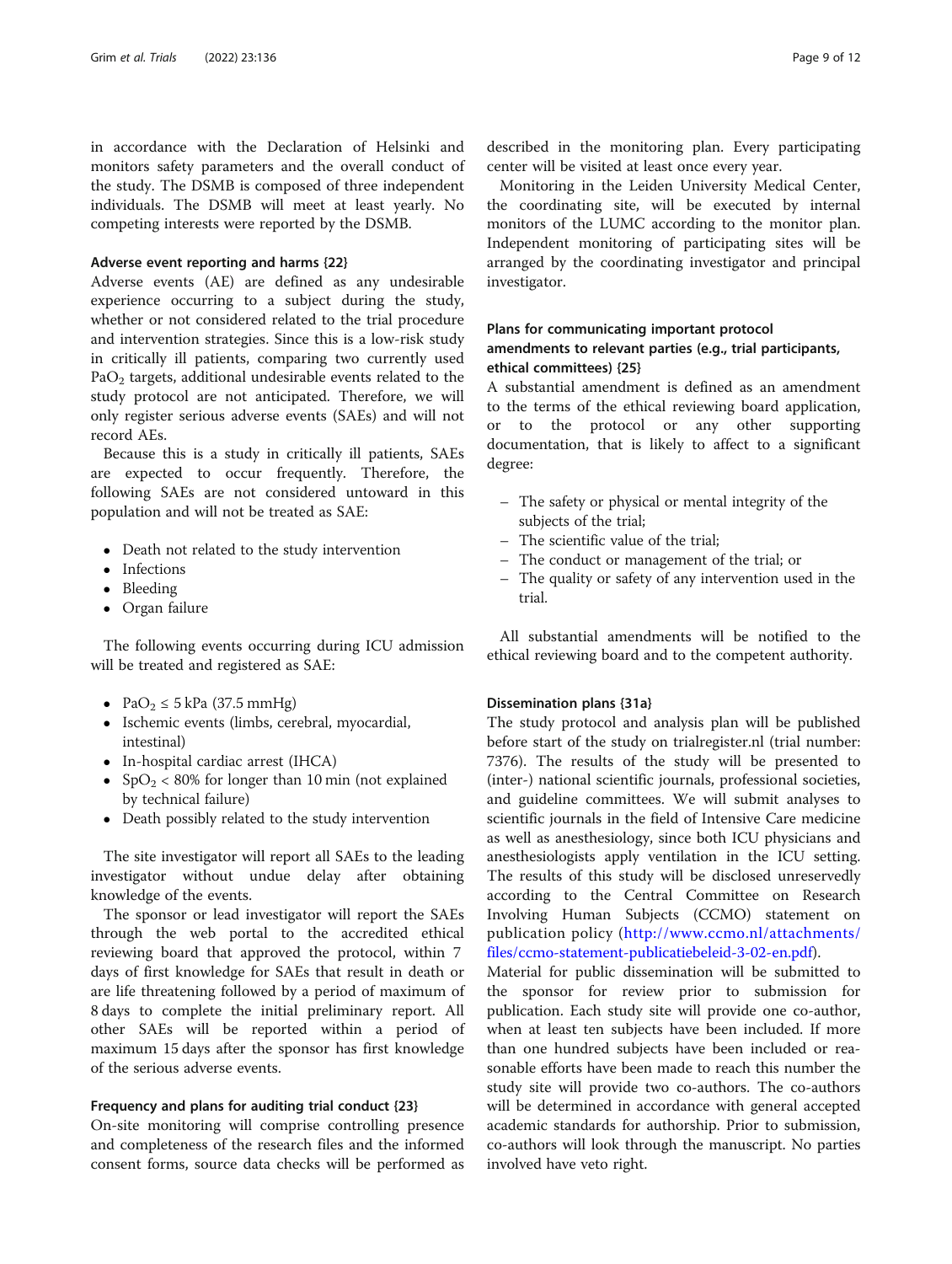### **Discussion**

The ICONIC study is a randomized clinical trial that is sufficiently powered to investigate whether a difference in outcome exists between mechanically ventilated ICU patients targeted at conservative or conventional oxygenation. Our aim is to replicate the study that was conducted by Girardis et al., in order to see if we would come to equivocal conclusions. After starting the ICONIC trial, the evidence of the previously mentioned Italian trial [[16](#page-11-0)] and before mentioned studies resulted in clinical practice guidelines that emphasized a more conservative approach of oxygen therapy [\[6](#page-10-0), [22](#page-11-0)–[24,](#page-11-0) [26](#page-11-0)]. This encouraged the start of several other randomized trials, including the ICU-ROX,  $LOCO<sub>2</sub>$ , the HOT-ICU, and the present trial.

The ICU-ROX investigators compared conservative oxygen therapy (targeting  $SpO<sub>2</sub>$  of 90–96%) to usual care  $(SpO<sub>2</sub> > 90%)$  in 1000 adults undergoing mechanical ventilation in Australia and New Zealand. Conservative oxygen therapy did not improve ventilator-free days or survival in mechanically ventilated adults. However, the interventions compared were conservative oxygen therapy and usual care targeting  $SpO<sub>2</sub>$ , and the actual difference in achieved  $SpO<sub>2</sub>$  values between the two groups was minimal. Possibly the chosen target ranges were too close and did not allow sufficient discrimination, reducing the chance to detect any difference in endpoint.

The  $LOCO<sub>2</sub>$  trial planned to randomize 850 French ARDS patients to conservative (target  $PaO<sub>2</sub> 55-70$ mmHg; target  $SpO<sub>2</sub> 88–92%)$  or liberal oxygen therapy (target PaO<sub>2</sub> 90–105 mmHg; target SpO<sub>2</sub>  $\geq$  96%). However, the trial was stopped prematurely after enrolling 205 patients because of safety concerns due to ischemic events occurring in the conservative group.

Lastly, the most recent published trial from the HOT-ICU group randomized 2928 mechanically ventilated ICU patients to a PaO<sub>2</sub> of either 60 mmHg or a PaO<sub>2</sub> of 90 mmHg. No difference in death within 90 days was found. A limitation of this study was that possibly two "normoxia" targets were compared and that there was limited contrast in the applied intervention.

The most recent trials do not support the previously found benefits of conservative oxygen use [[16\]](#page-11-0). Potential explanation for the negative findings in later trials is the lack of contrast between the oxygenation targets (intervention) in both study groups. To add, no truly hyperoxic targets were included in the negative trials. In the literature, hyperoxia or higher targets are either defined as an PaO<sub>2</sub> of > 100 mmHg, an PaO<sub>2</sub> > 150 mmHg or even an PaO<sub>2</sub> of  $>$  300 mmHg [\[31](#page-11-0)–[35\]](#page-11-0). In the study by Girardis that did show benefit in the lower oxygenation group, the  $PaO<sub>2</sub>$  target in the control group was up to 150 mmHg, thus more hyperoxic than the oxygenation targets in the negative RCTs.

In order to build on previously published, results we hope to answer questions that remained unanswered in existing literature. Therefore, one of the strengths of the ICONIC is that we chose targets that are further apart, namely 55–80 mmHg vs 110–150 mmHg. To add, to maximize generalizability, we plan to not only focus on ARDS but include patients with a variety of conditions. Due to evidence of ischemia in the conservative group in the  $LOCO<sub>2</sub>$  trial, we will monitor occurrence of ischemic events (cardiac, intestinal, cerebral, and peripheral) closely.

A limitation of this study can be the difficulty for patients to reach their target range. The ability to reach a higher target range highly depends on the lung function and underlying disease. Therefore, it might be possible that a patient is randomized to the higher group but due to underlying condition or clinical deterioration is not able to reach the higher target. We attempted to minimize this risk by excluding patients with ARDS and a P/F ratio < 20, but we can unfortunately not anticipate on the risk of future clinical deterioration. Also patients with healthy lungs that are randomized in the lower oxygenation group might easily reach an  $SpO<sub>2</sub>$  of above 80 mmHg with the slightest additional oxygen. For this reason, patients with an expected duration of ventilation of less than 24 h are also excluded. Another limitation of this study could be that we focus on the whole ICU population instead of subgroups. Suggestions in literature have been made that some subgroups might benefit from a higher or lower oxygenation strategy, but a recent mini-review by Demiselle et al. shows that when pooling the data from different subgroups that still no "optimal" oxygenation target for subgroups can be chosen [[36\]](#page-11-0). Also groups in which a specific oxygen target is proven to be beneficial, for example in COPD patients, were excluded from the study.

In conclusion, the ICONIC study is an investigatorinitiated international randomized clinical trial aiming to answer the question how to target oxygen therapy by investigating whether a difference in outcome exists between mechanically ventilated ICU patients targeted at conservative or conventional oxygenation.

#### Trial status

Protocol version number: Version 11, 13 February 2020 Date recruitment began: 19 November 2018

Approximate date when recruitment will be completed: 1 January 2022

### Abbreviations

AE: Adverse event; ARDS: Acute respiratory distress syndrome; APACHE: Acute Physiology And Chronic Health Evaluation; CCMO: Central Committee on Research Involving Human Subjects; in Dutch: Centrale Commissie Mensgebonden Onderzoek; COPD: Chronic obstructive pulmonary disease; DSMB: Data Safety Monitoring Board; (e)CRF: (Electronic) Case Report Form; FiO<sub>2</sub>: Fraction of inspired oxygen; Hb: Hemoglobin;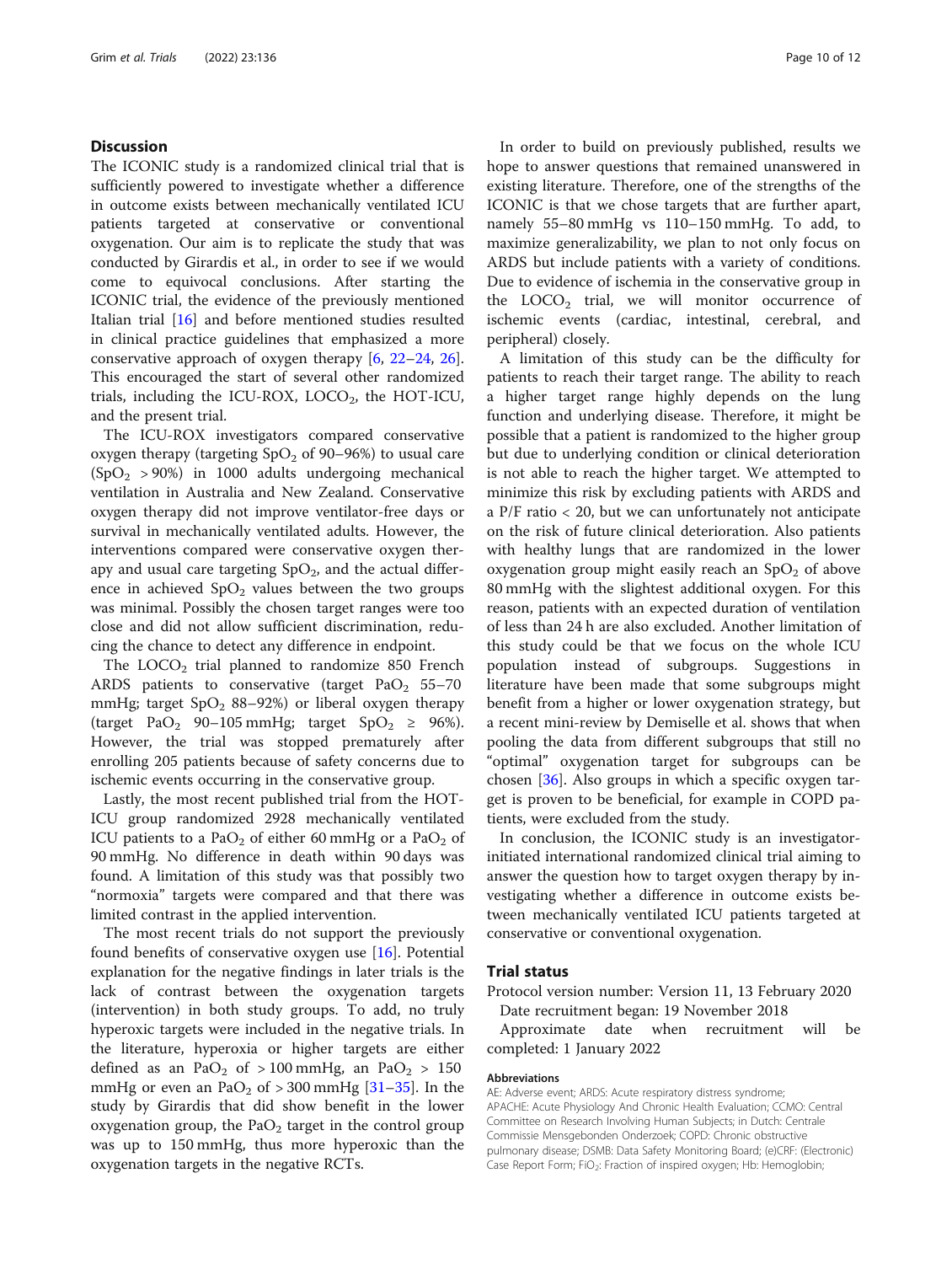<span id="page-10-0"></span>ICU: Intensive care unit; IHCA: In-hospital cardiac arrest; LOS: Length of stay; LUMC: Leiden University Medical Centre; NICE: National Intensive Care Evaluation; NWO: Dutch research council; PaO<sub>2</sub>: Partial pressure of arterial oxygen; PBW: Predicted body weight; PEEP: Positive end-expiratory pressure; PROVE: PROtective VEntilation; RCT: Randomized clinical trial; SAE: Serious adverse event; SOFA: Sequential Organ Failure Assessment; SpO<sub>2</sub>: Oxyhemoglobin saturation; VA-ECMO: Veno-arterial extracorporeal membrane oxygenation; WMO: Medical Research Involving Human Subjects Act (in Dutch: Wet Medisch-wetenschappelijk Onderzoek met Mensen)

#### Acknowledgements

#### ICONIC investigators:

M.R. del Prado, Leiden University Medical Center, Department of Intensive Care, Leiden, The Netherlands. J. Wigbers, Leiden University Medical Center, Department of Intensive Care, Leiden, The Netherlands. M.J. Sigtermans, Diakonessenhuis, Department of Intensive Care, Utrecht, The Netherlands. L. Dawson, Reinier de Graaf Gasthuis, Department of Intensive Care, Delft, The Netherlands. P.L.J. van der Heijden, Reinier de Graaf Gasthuis, Department of Intensive Care, Delft, The Netherlands. E.Y. Schriel-van den Berg, Reinier de Graaf Gasthuis, Department of Intensive Care, Delft, The Netherlands. B.G. Loef, Martini Ziekenhuis, Department of Intensive Care, Groningen, The Netherlands. A. C. Reidinga, Martini Ziekenhuis, Department of Intensive Care, Groningen, The Netherlands. E. de Vreede, Martini Ziekenhuis, Department of Intensive Care, Groningen, The Netherlands. J. Qualm, Martini Ziekenhuis, Department of Intensive Care, Groningen, The Netherlands. E.C. Boerma, Medisch Centrum Leeuwarden, Department of Intensive Care, Leeuwarden, The Netherlands. H. Rijnhart – de Jong, Medisch Centrum Leeuwarden, Department of Intensive Care, Leeuwarden, The Netherlands. M. Koopmans, Medisch Centrum Leeuwarden, Department of Intensive Care, Leeuwarden, The Netherlands. A.D. Cornet, Medisch Spectrum Twente, Department of Intensive Care, Enschede, The Netherlands. T. Krol, Medisch Spectrum Twente, Department of Intensive Care, Enschede, The Netherlands. M. Rinket, Medisch Spectrum Twente, Department of Intensive Care, Enschede, The Netherlands. J.W. Vermeijden, Medisch Spectrum Twente, Department of Intensive Care, Enschede, The Netherlands. A. Beishuizen, Medisch Spectrum Twente, Department of Intensive Care, Enschede, The Netherlands. F. J. Schoonderbeek, Ikazia Ziekenhuis, Department of Intensive Care, Rotterdam, The Netherlands. J. van Holten, Ikazia Ziekenhuis, Department of Intensive Care, Rotterdam, The Netherlands. A.M. Tsonas, Amsterdam University Medical Centre, Department of Intensive Care, Amsterdam, The Netherlands. M. Botta, Amsterdam University Medical Centre, Department of Intensive Care, Amsterdam, The Netherlands. T. Winters, Amsterdam University Medical Centre, Department of Intensive Care, Amsterdam, The Netherlands. J. Horn, Amsterdam University Medical Centre, Department of Intensive Care, Amsterdam, The Netherlands. F. Paulus, Amsterdam University Medical Centre, Department of Intensive Care, Amsterdam, The Netherlands. M. Loconte, San Martino Hospital, Department of Intensive Care, Genoa, Italy. D. Battaglini, San Martino Hospital, Department of Intensive Care, Genoa, Italy. L. Ball, San Martino Hospital, Department of Intensive Care, Genoa, Italy. I. Brunetti, San Martino Hospital, Department of Intensive Care, Genoa, Italy The ICONIC trial is part of the PROVE Network.

#### Authors' contributions

EJ is the Principal Investigator, conceived the study, and led the proposal, funding, and protocol development. HH, DW, MS, and PP contributed to study design, protocol development, and development of the proposal. CG and LIW are the coordinating investigators, contributed to study design, and wrote the protocol and manuscript. All authors contributed to revision of the manuscript and approved the submitted version.

### Funding

This Trial was funded by the Leiden University Medical Centre. The trial was co-funded by The Dutch research council (Nederlandse organisatie voor wetenschappelijk onderzoek (NWO)). Neither trial participants nor research personnel received any fees for contributing to this trial.

#### Availability of data and materials

Upon reasonable request, the dataset and statistical code will be made available by the principal investigator.

### **Declarations**

#### Ethics approval and consent to participate

The trial protocol is written and will be conducted in accordance to the Declaration of Helsinki (2013). The ethical approval has been granted by local medical ethics committee of Leiden, Den Haag, and Delft in the Netherlands (committee reference number P18.109). In Italy, local approval will be obtained. Informed consent will be obtained from all participants, using a deferred consent principle as described in paragraph 26a.

#### Consent for publication

Not applicable, since no personally identifiable information is used.

#### Competing interests

The authors declare that they have no competing interests.

#### Author details

<sup>1</sup>Department of Intensive Care, Leiden University Medical Center, Albinusdreef 2, 2333, ZA, Leiden, The Netherlands. <sup>2</sup>Department of Anesthesiology, Leiden University Medical Center, Albinusdreef 2, 2333, ZA, Leiden, The Netherlands. <sup>3</sup>Department of Surgical Sciences and Integrated Diagnostics, San Martino Policlinico Hospital, IRCCS for Oncology and Neurosciences, Largo R. Benzi 10, 16132 Genoa, Italy. <sup>4</sup>Department of Anesthesia and Intensive Care, San Martino Policlinico Hospital, IRCCS for Oncology and Neurosciences, Largo R. Benzi 10, 16132 Genoa, Italy. 5 Department of Intensive Care, Amsterdam University Medical Centre, Location AMC, Amsterdam, The Netherlands. <sup>6</sup>Mahidol - Oxford Tropical Medicine Research Unit (MORU), Mahidol University, Bangkok, Thailand. 7 Nuffield Department of medicine, University of Oxford, Oxford, UK.

#### Received: 30 July 2021 Accepted: 29 January 2022 Published online: 13 February 2022

#### References

- 1. Altemeier WA, Sinclair SE. Hyperoxia in the intensive care unit: why more is not always better. Curr Opin Crit Care. 2007;13(1):73–8.
- 2. Sinclair SE, Altemeier WA, Matute-Bello G, Chi EY. Augmented lung injury due to interaction between hyperoxia and mechanical ventilation. Crit Care Med. 2004;32(12):2496–501.
- 3. Helmerhorst HJ, Schultz MJ, van der Voort PH, de Jonge E, van Westerloo DJ. Bench-to-bedside review: the effects of hyperoxia during critical illness. Crit Care. 2015;19:284.
- 4. Helmerhorst HJ, Schultz MJ, van der Voort PH, Bosman RJ, Juffermans NP, de Jonge E, et al. Self-reported attitudes versus actual practice of oxygen therapy by ICU physicians and nurses. Ann Intensive Care. 2014;4:23.
- 5. Helmerhorst HJ, Roos-Blom MJ, van Westerloo DJ, de Jonge E. Association between arterial hyperoxia and outcome in subsets of critical illness: a systematic review, meta-analysis, and meta-regression of cohort studies. Crit Care Med. 2015;43(7):1508–19.
- 6. Chu DK, Kim LH, Young PJ, Zamiri N, Almenawer SA, Jaeschke R, et al. Mortality and morbidity in acutely ill adults treated with liberal versus conservative oxygen therapy (IOTA): a systematic review and meta-analysis. Lancet. 2018;391(10131):1693–705.
- 7. Helmerhorst HJ, Arts DL, Schultz MJ, van der Voort PH, Abu-Hanna A, de Jonge E, et al. Metrics of arterial hyperoxia and associated outcomes in critical care. Crit Care Med. 2017;45(2):187–95.
- 8. de Jonge E, Peelen L, Keijzers PJ, Joore H, de Lange D, van der Voort PH, et al. Association between administered oxygen, arterial partial oxygen pressure and mortality in mechanically ventilated intensive care unit patients. Crit Care (London, England). 2008;12(6):R156.
- Capellier G, Panwar R. Is it time for permissive hypoxaemia in the intensive care unit? Crit Care Resuscitation: J Australas Acad Crit Care Med. 2011;13(3): 139–41.
- 10. Panwar R, Hardie M, Bellomo R, Barrot L, Eastwood GM, Young PJ, et al. Conservative versus liberal oxygenation targets for mechanically ventilated patients. A pilot multicenter randomized controlled trial. Am J Respir Crit Care Med. 2016;193(1):43–51.
- 11. Suzuki S, Eastwood GM, Glassford NJ, Peck L, Young H, Garcia-Alvarez M, et al. Conservative oxygen therapy in mechanically ventilated patients: a pilot before-and-after trial. Crit Care Med. 2014;42(6):1414–22.